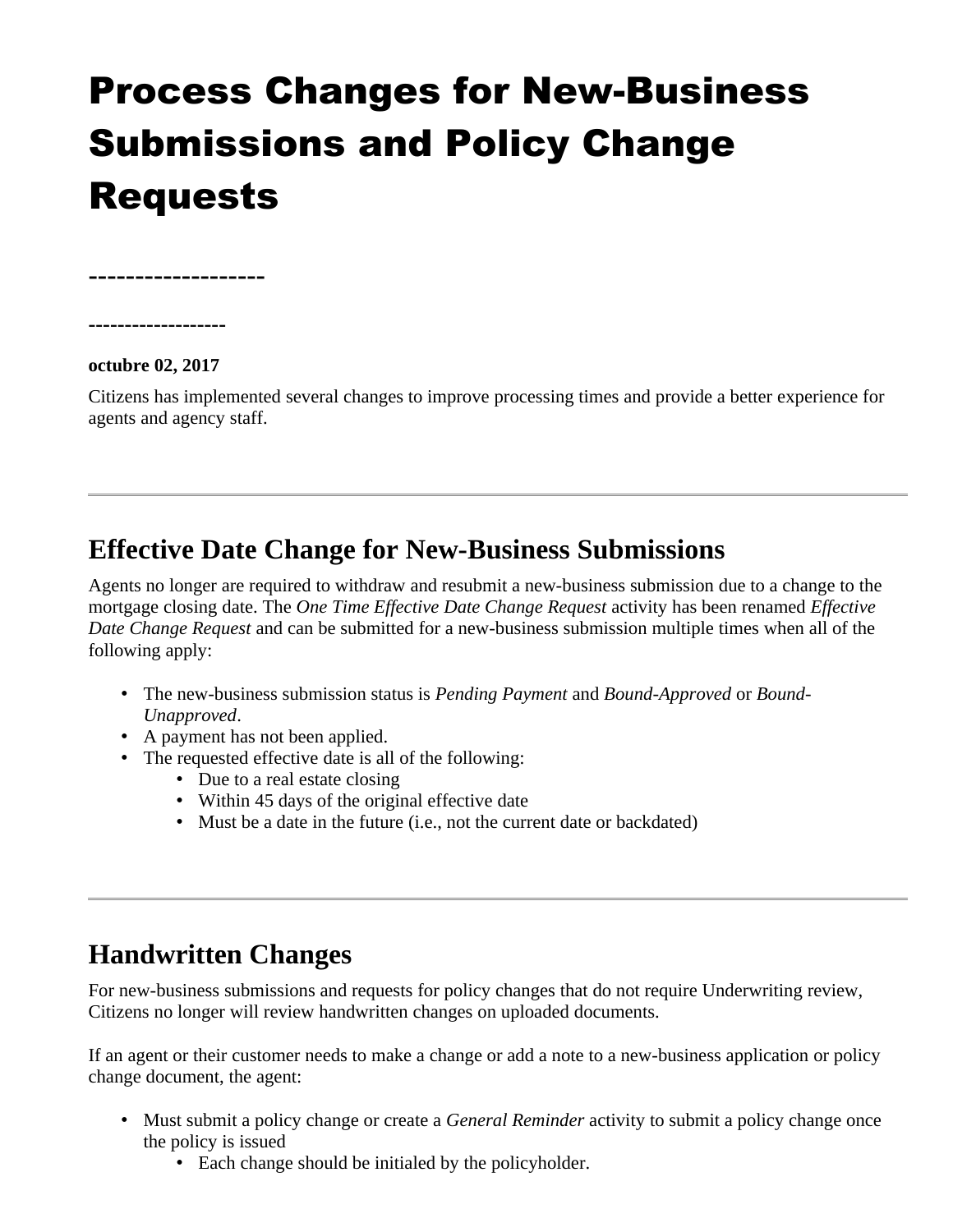- If not initialed by the policyholder, the agent must initial and date the document to confirm they have reviewed and acted on the request.
- Must contact Underwriting for direction when the change potentially affects the insurability of the risk
- Should, as a best practice, enter a note in PolicyCenter $^{\circledR}$  when a policy change is initiated

### **Updated Activity Name for Adding a New Mortgage Company**

The *Request to Open a New List Bill Account BC* activity name has been changed to *Request to Create a New Mortgage Company*.

Agents should submit the activity via the *Actions* menu when a mortgage company is not listed in the *Search Results* section on the *Search Mortgage Company* screen and the policy is mortgagee billed. For processing details, refer to the *Resources* section below.

#### **Note**

In some instances, agents may receive an alert message after selecting *Premium Estimate* that instructs them to complete the *Request to Open a New List Bill Account* activity. This message will be updated in the future to include the new activity name.

#### **Resources**

Log in to the *Agents* site, and select **Training** → **Personal** for the following job aids:

- *Personal Lines: Agent Activities Overview*
- *Personal Lines: Adding, Updating or Removing the Mortgagee or Payor*
- *Personal Lines: Creating an Effective Date Change Request*

For more information, agents can log in to the *Agents* site and, from the website's top menu, select **Search** → **Search Frequently Asked Questions** (FAQs) and enter *add mortgagee* or *change effective date* into the search field.

Agents also can access the FAQs via the *Knowledge Base* link at the top right corner of every screen in PolicyCenter.

Share:

• mailto:?subject=Process Changes for New-Business Submissions and Policy Change Requests&body=Check out this site I came across http://citizensfla.com/es/web/public/plb? p\_p\_id=com\_liferay\_journal\_web\_portlet\_JournalPortlet&p\_p\_lifecycle=2&p\_p\_state=exclusive&p\_ [p\\_resource\\_id=exportArticle&p\\_p\\_cacheability=cacheLevelPage&\\_com\\_liferay\\_journal\\_web\\_portlet](mailto:?subject=Process%20Changes%20for%20New-Business%20Submissions%20and%20Policy%20Change%20Requests&body=Check%20out%20this%20site%20I%20came%20across%20http://citizensfla.com/es/web/public/plb?p_p_id=com_liferay_journal_web_portlet_JournalPortlet&p_p_lifecycle=2&p_p_state=exclusive&p_p_resource_id=exportArticle&p_p_cacheability=cacheLevelPage&_com_liferay_journal_web_portlet_JournalPortlet_groupId=20702&_com_liferay_journal_web_portlet_JournalPortlet_articleId=5583911&_com_liferay_journal_web_portlet_JournalPortlet_plid=30878&_com_liferay_journal_web_portlet_JournalPortlet_portletResource=com_liferay_asset_publisher_web_portlet_AssetPublisherPortlet_INSTANCE_3YC3hsskaUbZ&_com_liferay_journal_web_portlet_JournalPortlet_targetExtension=pdf)